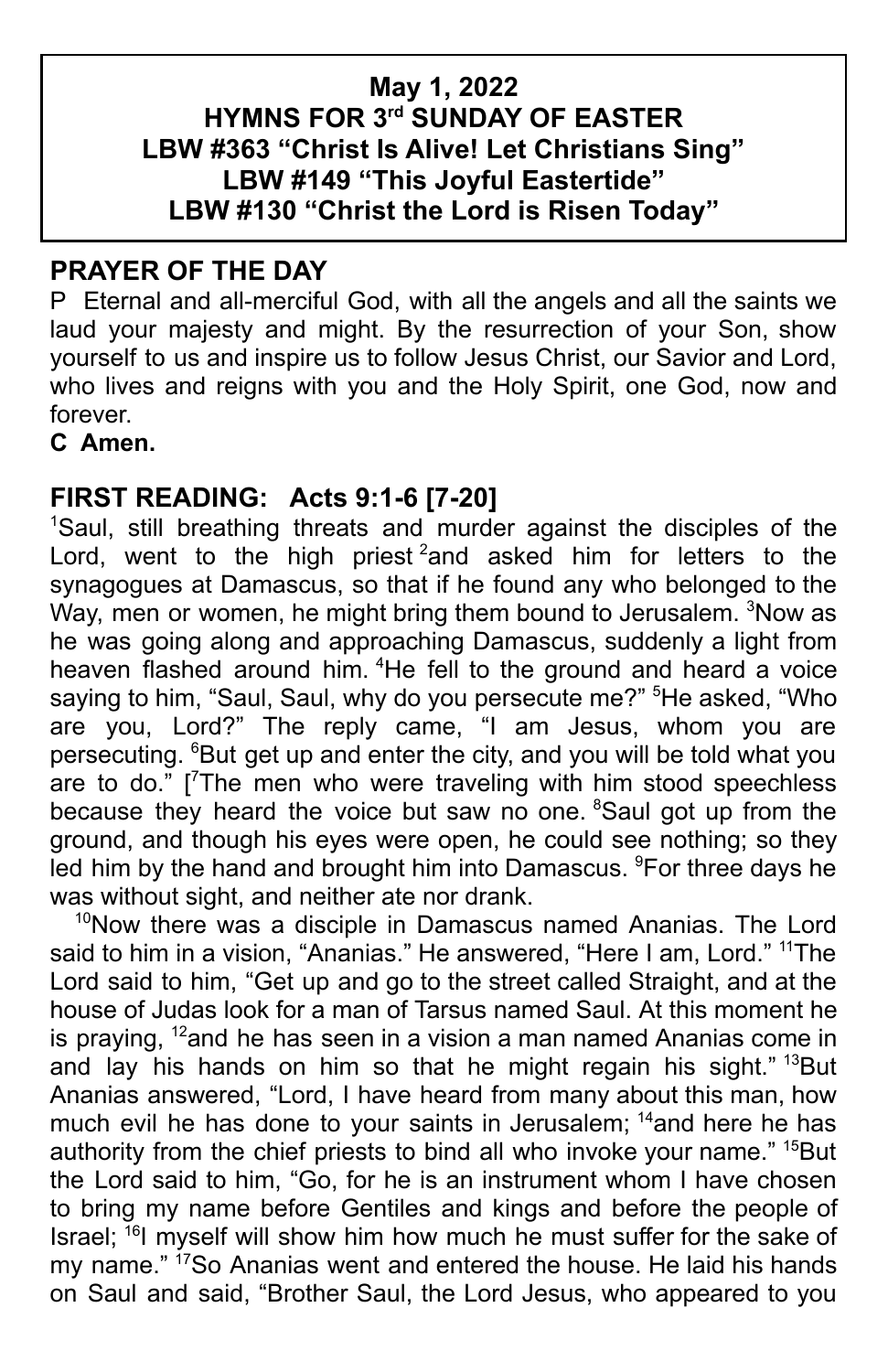on your way here, has sent me so that you may regain your sight and be filled with the Holy Spirit." <sup>18</sup>And immediately something like scales fell from his eyes, and his sight was restored. Then he got up and was baptized, <sup>19</sup>and after taking some food, he regained his strength.

For several days he was with the disciples in Damascus,  $20$  and immediately he began to proclaim Jesus in the synagogues, saying, "He is the Son of God."]

# **PSALM: Psalm 30**

*R You have turned my wailing into dancing. (Ps. 30:11)*

<sup>1</sup>l will exalt you, O Lorp, because you have lifted me up and have not let my enemies triumph over me.

<sup>2</sup>**O LORD my God, I cried out to you, and you restored me to health.**  $3$ You brought me up, O LORD, from the dead; you restored my life as I was going down to the grave. <sup>4</sup>**Sing praise to the LORD, all you faithful; give thanks in holy remembrance.** *R* <sup>5</sup>God's wrath is short; God's favor lasts a lifetime. Weeping spends the night, but joy comes in the morning. <sup>6</sup>**While I felt secure, I said, "I shall never be disturbed.**  $7$ You, Loro, with your favor, made me as strong as the mountains." Then you hid your face, and I was filled with fear. 8 **I cried to you, O LORD; I pleaded with my Lord, saying,** 9"What profit is there in my blood, if I go down to the pit? Will the dust praise you or declare your faithfulness? <sup>10</sup>**Hear, O LORD, and have mercy upon me; O LORD, be my helper."** *R* <sup>11</sup>You have turned my wailing into dancing; you have put off my sackcloth and clothed me with joy. <sup>12</sup>**Therefore my heart sings to you without ceasing;**

### **O LORD my God, I will give you thanks forever.** *R*

# **SECOND READING: Revelations 5:11-14**

 $11$ Then I looked, and I heard the voice of many angels surrounding the throne and the living creatures and the elders; they numbered myriads of myriads and thousands of thousands, <sup>12</sup>singing with full voice,

"Worthy is the Lamb that was slaughtered

to receive power and wealth and wisdom and might

and honor and glory and blessing!"

 $13$ Then I heard every creature in heaven and on earth and under the earth and in the sea, and all that is in them, singing,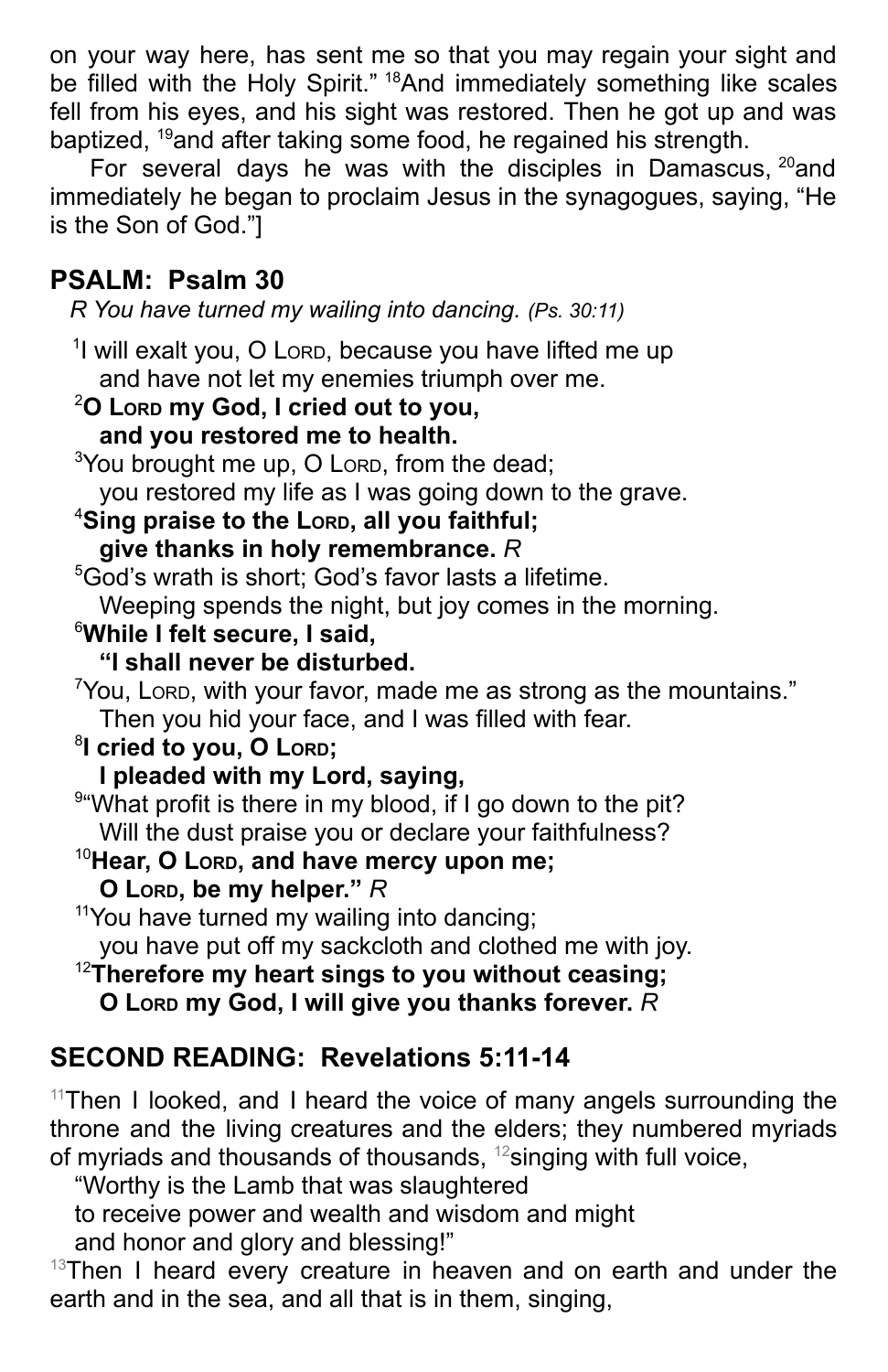"To the one seated on the throne and to the Lamb be blessing and honor and glory and might forever and ever!"

<sup>14</sup>And the four living creatures said, "Amen!" And the elders fell down and worshiped.

## **GOSPEL: John 21:1-19**

 ${}^{1}$ After [he appeared to his followers in Jerusalem,] Jesus showed himself again to the disciples by the Sea of Tiberias; and he showed himself in this way. <sup>2</sup>Gathered there together were Simon Peter, Thomas called the Twin, Nathanael of Cana in Galilee, the sons of Zebedee, and two others of his disciples. <sup>3</sup>Simon Peter said to them, "I am going fishing." They said to him, "We will go with you." They went out and got into the boat, but that night they caught nothing.

<sup>4</sup>Just after daybreak, Jesus stood on the beach; but the disciples did not know that it was Jesus. <sup>5</sup>Jesus said to them, "Children, you have no fish, have you?" They answered him, "No." <sup>6</sup>He said to them, "Cast the net to the right side of the boat, and you will find some." So they cast it, and now they were not able to haul it in because there were so many fish. That disciple whom Jesus loved said to Peter, "It is the Lord!" When Simon Peter heard that it was the Lord, he put on some clothes, for he was naked, and jumped into the sea. <sup>8</sup>But the other disciples came in the boat, dragging the net full of fish, for they were not far from the land, only about a hundred yards off.

<sup>9</sup>When they had gone ashore, they saw a charcoal fire there, with fish on it, and bread. <sup>10</sup> Jesus said to them, "Bring some of the fish that you have just caught." <sup>11</sup>So Simon Peter went aboard and hauled the net ashore, full of large fish, a hundred fifty-three of them; and though there were so many, the net was not torn. <sup>12</sup>Jesus said to them, "Come and have breakfast." Now none of the disciples dared to ask him, "Who are you?" because they knew it was the Lord. <sup>13</sup>Jesus came and took the bread and gave it to them, and did the same with the fish.  $14$ This was now the third time that Jesus appeared to the disciples after he was raised from the dead.

 $15$ When they had finished breakfast, Jesus said to Simon Peter, "Simon son of John, do you love me more than these?" He said to him, "Yes, Lord; you know that I love you." Jesus said to him, "Feed my lambs." <sup>16</sup>A second time he said to him, "Simon son of John, do you love me?" He said to him, "Yes, Lord; you know that I love you." Jesus said to him, "Tend my sheep." <sup>17</sup>He said to him the third time, "Simon son of John, do you love me?" Peter felt hurt because he said to him the third time, "Do you love me?" And he said to him, "Lord, you know everything; you know that I love you." Jesus said to him, "Feed my sheep. <sup>18</sup>Very truly, I tell you, when you were younger, you used to fasten your own belt and to go wherever you wished. But when you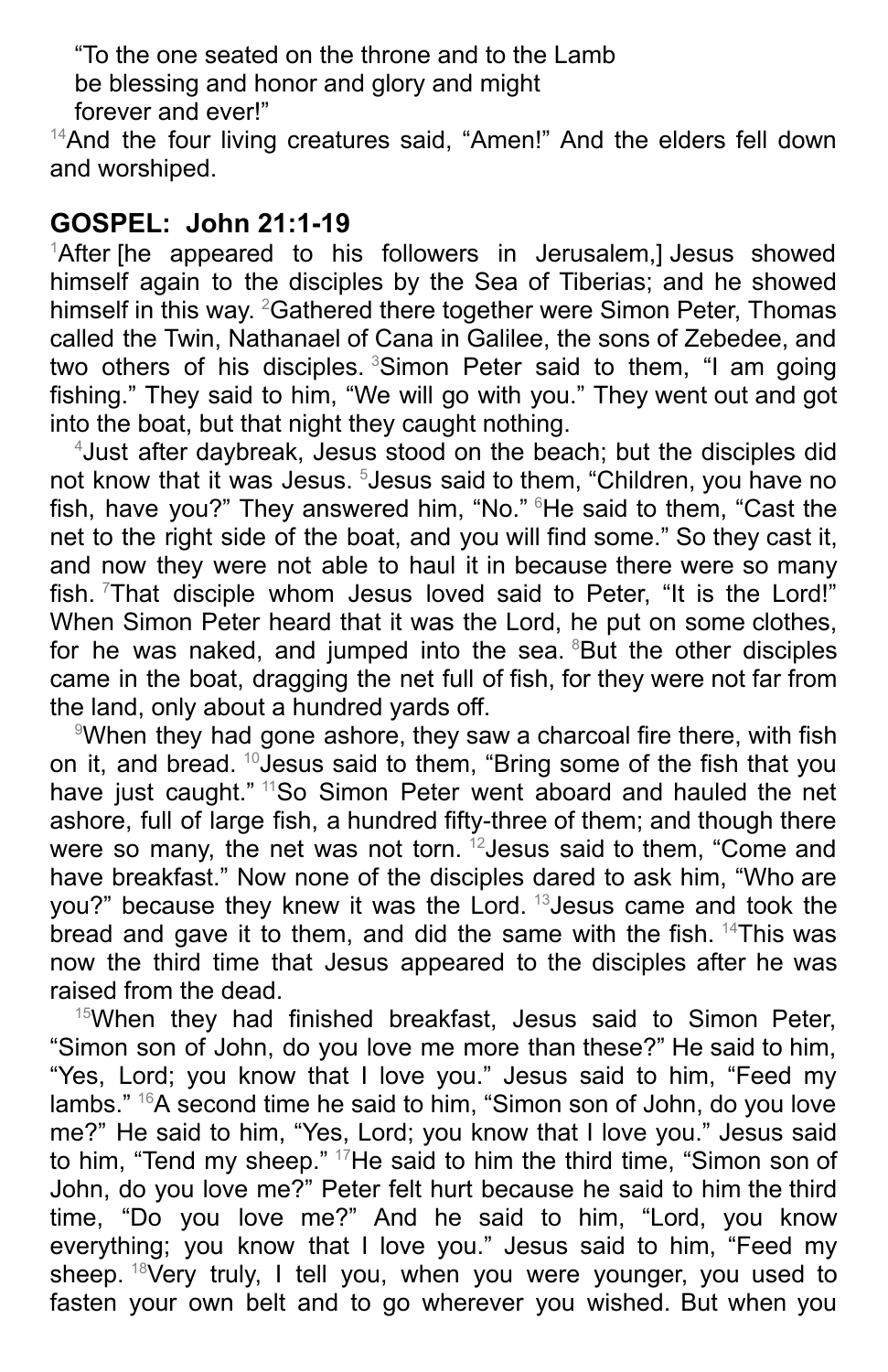grow old, you will stretch out your hands, and someone else will fasten a belt around you and take you where you do not wish to go." <sup>19</sup> (He said this to indicate the kind of death by which he would glorify God.) After this he said to him, "Follow me."

# **PRAYERS OF INTERCESSION**

P Set free from captivity to sin and death, we pray to the God of resurrection for the church, people in need, and all of creation.

### *A brief silence.*

A Holy One of new beginnings, fill us with new life. Send us into the world as you sent your apostles Philip and James, to invite people to come and see your wondrous acts in Christ. God, in your mercy,

### **C hear our prayer.**

A Revive ecosystems along coastlands that have been devastated by natural forces and human negligence. Reestablish plant and animal life that purifies air and water and that feeds humans and other living creatures. God, in your mercy,

### **C hear our prayer.**

A Accompany laborers who get little rest from their work. Give them hope when they struggle to produce what they need. Give all who labor fair treatment and just wages. God, in your mercy,

#### **C hear our prayer.**

A Restore all people who cry to you for help (*especially*). Turn their mourning into dancing, clothe them with joy, and put a testimony of healing and praise on their lips. God, in your mercy,

### **C hear our prayer.**

A Be present to faithful ones who are persecuted for following you (*and especially the church in . . .*). Sustain them by your faithfulness, and give them strength in the name of Jesus. God, in your mercy,

### **C hear our prayer.**

### *Here other intercessions may be offered.*

A God of grace and peace, we pray for the people Ukraine and Eastern Europe. Strengthen rescue and relief workers who protect and provide for others in the midst of crisis and chaos. God, in your mercy,

### **C hear our prayer.**

A Join our voices with angels, creatures, and all the saints in praising Christ and bestowing upon him all blessing and honor and glory. Reveal Christ's glory to us and through us in our worship. God, in your mercy,

# **C hear our prayer.**

P In your mercy, O God, respond to these prayers, and renew us by your life-giving Spirit; through Jesus Christ, our Savior.

### **C Amen.**